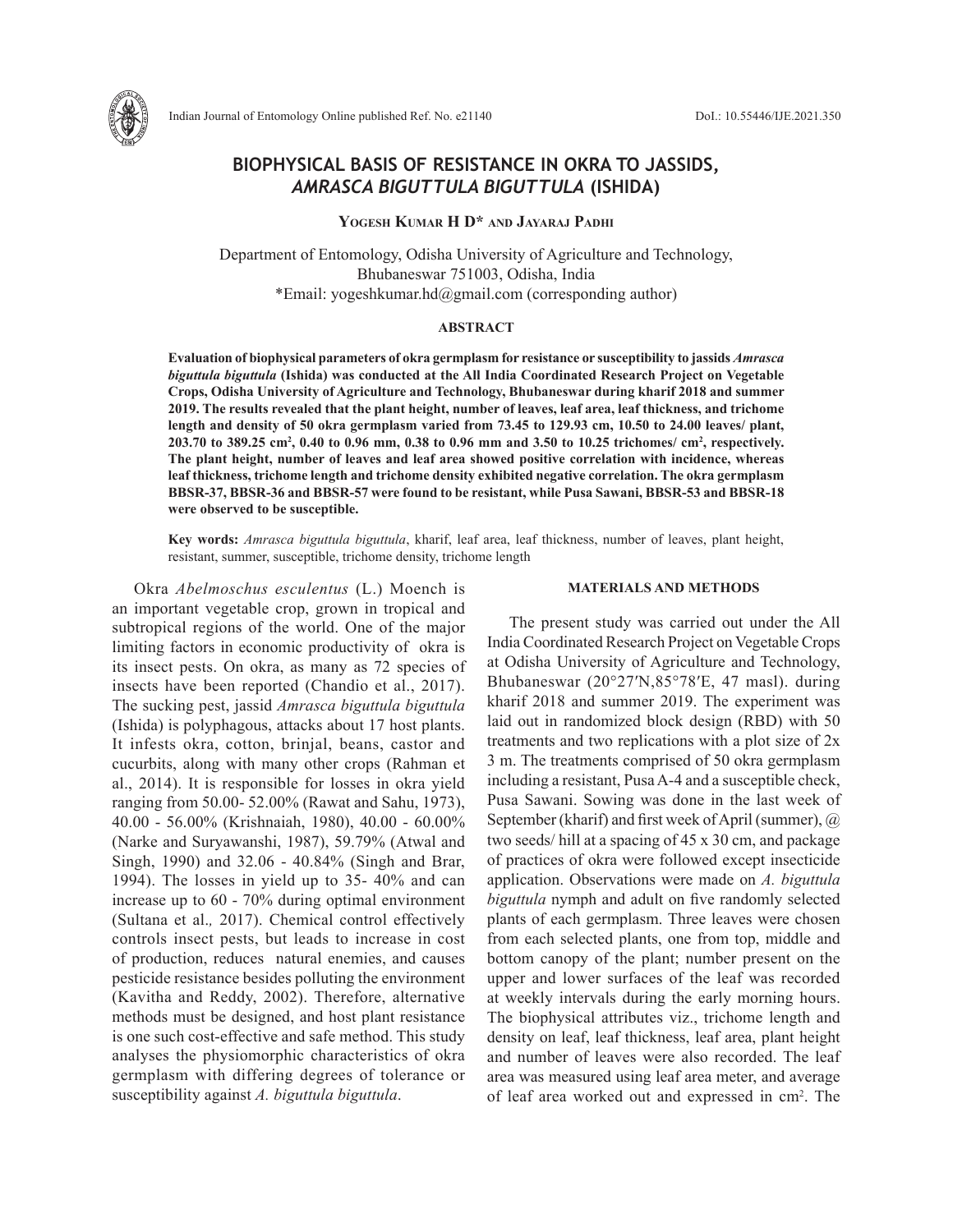thickness of the leaf was calculated by digital vernier calipers and expressed in mm. The trichome length and density on leaf were measured with a binocular microscope connected to a computer. The trichomes from the pieces of leaf lamina at 60x magnification were captured and their length measured. The trichome density on leaf was counted with 1 cm<sup>2</sup> leaf pieces. At physiological maturity, from five randomly selected plants, plant height was measured from base to the apex with the help of measuring scale; mean was worked out and expressed in cm. The total number of leaves were counted and mean was calculated. The data obtained on *A. biguttula biguttula* incidence and various biophysical attributes were subjected to square root transformations and analysed by randomized block design procedure using OPSTAT software. F test was conducted to test the significance of variations. The standard error mean [SE (m)  $\pm$ ] and critical difference (CD, p = 0.05) were also calculated following Gomez and Gomez (1984).

### **RESULTS AND DISCUSSION**

The incidence of *A. biguttula biguttula* on okra germplasm was observed to vary between 3.15 and 11.10/ leaf (Table 1); least incidence was observed on BBSR-37 (3.15/ leaf), which was followed by BBSR-36 (3.50/ leaf) and BBSR-57 (3.65/ leaf); while the maximum was on germplasm BBSR-53 (11.10/ leaf) followed by Pusa Sawani (10.17/ leaf) and BBSR-18 (9.95/ leaf). These findings corroborate with those of Ramachandra (2018). Priyanka et al. (2020) observed 4.52 to 11.71/ leaf, while Srasvan (2017) observed 4.34/ leaf on genotype IC-282280 and 12.36/ leaf on Pusa Sawani. The plant height ranged from 73.45 to 129.93 cm, with maximum being in BBSR-53 (129.93 cm), which was at par with Pusa Sawani (127.98 cm), and the least with BBSR-22 (73.45 cm), which was at par with BBSR-11 (73.85 cm) and BBSR-10 (75.03 cm). Gurve (2016) also observed similar measurements. Srasvan (2017) observed these to be 80.12 to 118.12 cm, whi8le enotypes. Nagar et al. (2017) found this as 98.40 cm in IIVR-11 to 136.60 cm in Anika. The number of leaves ranged between 10.50 and 24.00/ plant, with maximum in BBSR-53 (24.00/ plant), which was at par with Pusa Sawani (23.00/ plant) and BBSR-18 (22.50/ plant); and the least with BBSR-37 (10.50/ plant), which was at par with BBSR-36 (12.00/ plant) and Pusa A-4 (12.25/ plant). These observations correspond with those of Kadu (2018); germplasm with thick foliage was more susceptible to *A. biguttula biguttula*. This might be due to dense foliage provide ample food, shelter and congenial condition for the pest to thrive (Kadu, 2018).

The leaf area varied from  $203.70$  to  $389.25$  cm<sup>2</sup>, with minimum value in BBSR-37 (206.88 cm<sup>2</sup>) and BBSR- $57$  (207.45 cm<sup>2</sup>); while maximum was in BBSR-53 (389.25 cm2 ), differing significantly with Pusa Sawani (379.83 cm2 ). The present findings are more or less similar to those of Nain and Rathee (2017). According to Kadu (2018), the leaf area was maximum on genotype IC- 282288 (450.92 cm2), which harboured more incidence of *A. biguttula biguttula*. Prabhu et al. (2009) observed that larger leaf area contributed for harbouring more incidence/ leaf. The leaf thickness ranged between 0.40 and 0.96 mm; and maximum was in BBSR-37 (0.96 mm), which was at par with BBSR- 36 (0.95 mm); while minimum was in BBSR-53 (0.40 mm), which differed significantly with Pusa Sawani (0.42 mm). These observations are in-line with those of Kadu (2018). The genotype with thin leaves harboured more incidence. The results revealed that the trichome length varied from 0.38 to 0.96 mm, with maximum trichome length being with BBSR-37 (0.96 mm), which was at par with BBSR-36 (0.95 mm), BBSR-57 (0.95 mm) and Pusa A-4 (0.94 mm); least values were in BBSR-53 (0.38 mm), which was at par with Pusa Sawani (0.39 mm) and BBSR-18 (0.41 mm). These observations are in partial agreement with those of Sandhi et al. (2017). More the trichome length, less is the incidence. The trichome density was between  $3.50$  and  $10.25/cm^2$ ; and maximum was in BBSR-37  $(10.25/\text{ cm}^2)$ , which was at par with BBSR-57  $(9.75/\text{ cm}^2)$ ; while least one was in BBSR-53  $(3.50/\text{ cm}^2)$ , which was at par with Pusa Sawani  $(3.50/\text{ cm}^2)$ . These results agree with those of Kadu (2018). Srasvan (2017) recorded 4.56/ cm<sup>2</sup> in Pusa Sawani to  $8.11$ / cm<sup>2</sup> in VRO-3. Higher the trichome density, less is the incidence.

The data revealed that the height of the plant, number of leaves and leaf area were significantly positively correlated with *A. biguttula biguttula* incidence (r=  $0.774**$ ,  $0.982**$  and  $0.937**$ , respectively); while leaf thickness, trichome length and trichome density were significantly negatively correlated ( $r = -0.945**$ ,  $r =$  $-0.925**$  and  $r = -0.943**$ , respectively). Plant height was observed with significant positive correlation (Nagar et al., 2017; Ramachandra, 2018); number of leaves were found positively correlated  $(r = 0.310)$ (Ramachandra, 2018). Srasvan (2017) observed that the correlation was positive  $(r = 0.372)$ . The thickness of the leaf lamina revealed a negative correlation  $(r =$ -0.873) (Kadu, 2018). The trichome length showed significantly negative correlation (Srasvan, 2017). The hair length on upper and lower leaf lamina exhibited a negative correlation (Prithiva et al., 2019).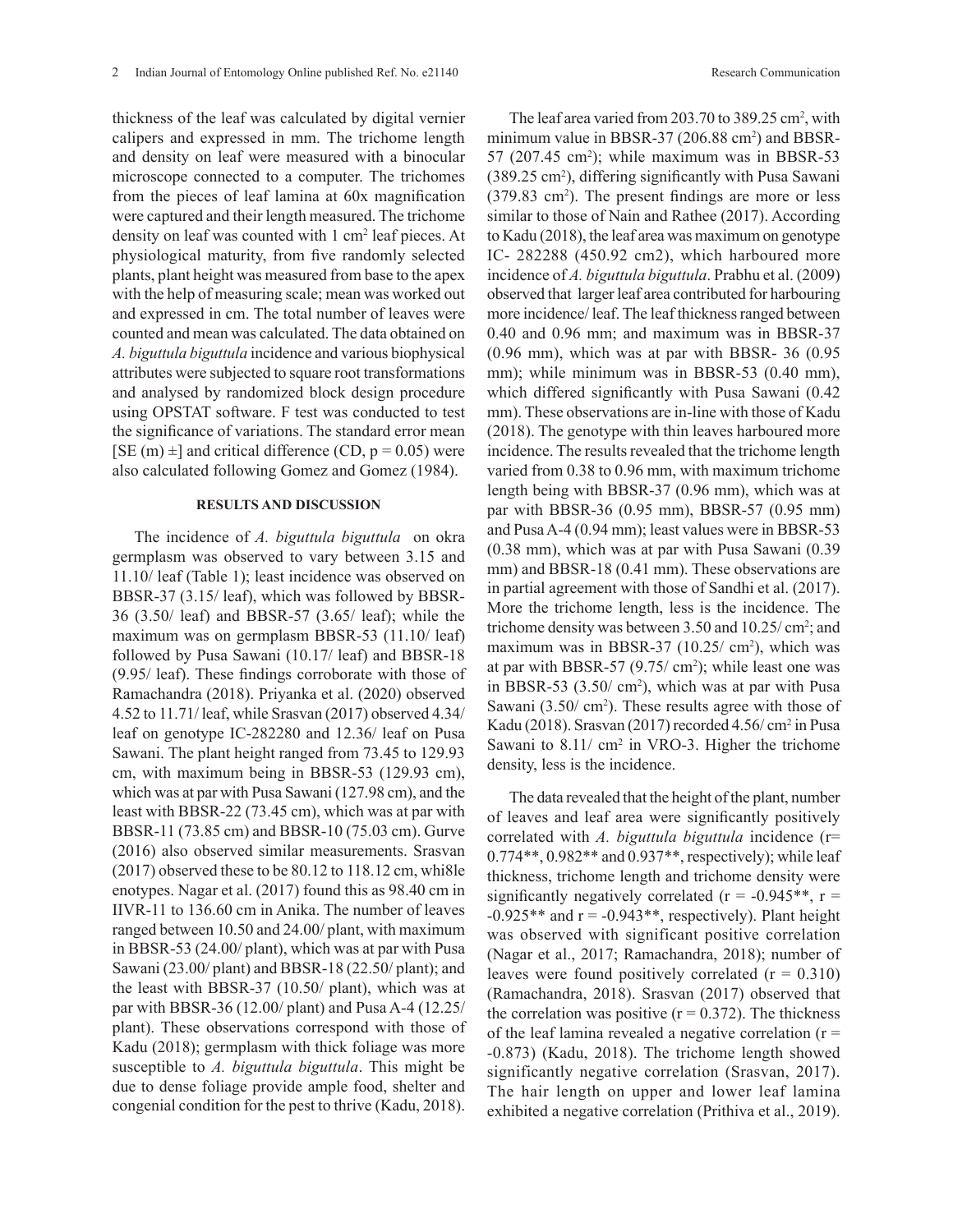| Biophysical basis of resistance in okra to jassids, <i>Amrasca biguttula biguttula</i> (Ishida) |  |
|-------------------------------------------------------------------------------------------------|--|
| Yogesh Kumar H D and Jayaraj Padhi                                                              |  |

|                        | Pooled                             | 7.50           |        | 4.25     | 6.75             |        | 6.75           |        | 9.00        |                  | 4.50           |        | 5.00             |        | 4.50             |        | 6.75             |                                               | 7.25             |        | 6.00             |        | 6.75             |        | 9.75             |        | 7.75           |        | 10.25           |        | 9.00           |                                | 9.75            |        | 7.75           | 8.50            | 7.25             | (contd.) |
|------------------------|------------------------------------|----------------|--------|----------|------------------|--------|----------------|--------|-------------|------------------|----------------|--------|------------------|--------|------------------|--------|------------------|-----------------------------------------------|------------------|--------|------------------|--------|------------------|--------|------------------|--------|----------------|--------|-----------------|--------|----------------|--------------------------------|-----------------|--------|----------------|-----------------|------------------|----------|
| Trichome density       | cm <sup>2</sup><br>2019<br>Χo.)    | 7.00           |        | 4.50     | 6.50             |        | 6.50           |        | 9.00        |                  | 4.50           |        | 5.00             |        | 4.50             |        | 6.50             |                                               | 7.00             |        | 6.00             |        | 6.50             |        | 10.00            |        | 7.50           |        | 10.50           |        | 9.00           |                                | 10.00           |        | 7.50           | 8.50            | 7.00             |          |
|                        | $\infty$<br>201                    | 8.00           |        | 4.00     | $7.00\,$         |        | $7.00$         |        | 9.00        |                  | 4.50           |        | 5.00             |        | 4.50             |        | 7.00             |                                               | 7.50             |        | 6.00             |        | $7.00\,$         |        | 9.50             |        | 8.00           |        | 10.00           |        | 9.00           |                                | 9.50            |        | 8.00           | 8.50            | 7.50             |          |
|                        | Pooled                             | 0.77           |        | 0.44     | 0.64             |        | 0.66           |        | 0.90        |                  | 0.45           |        | 0.48             |        | 0.44             |        | 0.64             |                                               | 0.76             |        | 0.59             |        | $0.63\,$         |        | 0.95             |        | 0.82           |        | 0.96            |        | 0.92           |                                | 0.95            |        | 0.83           | 0.86            | 0.71             |          |
| Trichome length        | 2019<br>(mm                        | 0.76           |        | 0.43     | 0.62             |        | 0.65           |        | 0.88        |                  | 0.45           |        | 0.48             |        | 0.44             |        | 0.63             |                                               | 0.75             |        | 0.58             |        | 0.62             |        | 0.94             |        | 0.83           |        | 0.95            |        | 0.91           |                                | 0.93            |        | 0.83           | 0.85            | 0.70             |          |
|                        | 2018                               | 0.77           |        | 0.45     | 0.65             |        | 0.67           |        | 0.93        |                  | 0.45           |        | 0.48             |        | 0.45             |        | 0.66             |                                               | 0.77             |        | 0.60             |        | 0.65             |        | 0.97             |        | 0.81           |        | 0.97            |        | 0.93           |                                | 0.96            |        | 0.83           | 0.87            | 0.72             |          |
|                        | Pooled                             | 0.76           |        | 0.46     | 0.65             |        | 0.69           |        | 0.85        |                  | 64.0           |        | 0.51             |        | 0.47             |        | 0.68             |                                               | 0.75             |        | 0.64             |        | 0.65             |        | 0.95             |        | 0.78           |        | 0.96            |        | 0.87           |                                | 0.92            |        | 0.78           | $0.81\,$        | 0.71             |          |
| Leaf thickness         | 2019<br>mm                         | 0.79           |        | 0.44     | 0.67             |        | 0.69           |        | 0.88        |                  | 0.47           |        | 0.50             |        | 0.45             |        | 0.68             |                                               | 0.79             |        | 0.63             |        | 0.65             |        | 0.94             |        | 0.82           |        | 0.96            |        | 0.89           |                                | 0.93            |        | 0.83           | 0.86            | 0.73             |          |
|                        | 2018                               | 0.73           |        | 64.0     | 0.64             |        | 0.69           |        | 0.83        |                  | 0.52           |        | 53<br>Ö          |        | 64.0             |        | 0.69             |                                               | 0.71             |        | 0.65             |        | 0.65             |        | 0.95             |        | 0.74           |        | 0.97            |        | 0.86           |                                | 0.92            |        | 0.73           | 0.77            | 0.69             |          |
|                        | Pooled                             | 266.13         |        | 355.18   | 283.40           |        | 279.70         |        | 236.90      |                  | 356.73         |        | 334.48           |        | 370.18           |        | 280.98           |                                               | 267.15           |        | 293.35           |        | 285.63           |        | 203.70           |        | 260.38         |        | 206.88          |        | 233.00         |                                | 207.45          |        | 257.48         | 250.30          | 275.65           |          |
| Leaf area              | 2019<br>$\rm (cm^2)$               | 264.70         |        | 352.85   | 283.50           |        | 280.05         |        | 230.30      |                  | 354.80         |        | 55<br>329.       |        | 364.55           |        | 280.70           |                                               | 266.20           |        | 292.05           |        | 285.70           |        | 193.60           |        | 261.15         |        | 195.55          |        | 229.90         |                                | 208.25          |        | 260.50         | 254.80          | 277.00           |          |
|                        | 2018                               | 267.55         |        | 357.50   | 283.30           |        | 279.35         |        | 243.50      |                  | 358.65         |        | 339.40           |        | 375.80           |        | 25               |                                               | 268.10           |        | 294.65           |        | 285.55           |        | 213.80           |        | 259.60         |        | 218.20          |        | 236.10         |                                | 206.65          |        | 254.45         | 245.80          | 274.30           |          |
|                        | Pooled                             | 16.25          |        | 20.25    | 17.50            |        | 17.25          |        | 14.00       |                  | 19.50          |        | 19.25            |        | 19.75            |        | 281.<br>17.25    |                                               | 16.75            |        | 18.00            |        | 17.50            |        | 12.00            |        | 16.25          |        | 10.50           |        | 13.00          |                                | 12.50           |        | 16.00          | 15.00           | 16.75            |          |
| Number of leaves       | plant)<br>2019                     | 16.50          |        | 21.00    | 17.50            |        | 17.50          |        | 14.50       |                  | 19.50          |        | 19.50            |        | 20.00            |        | 17.50            |                                               | 17.00            |        | 18.00            |        | 17.50            |        | 12.50            |        | 16.50          |        | 10.50           |        | 13.50          |                                | 13.00           |        | 16.50          | 15.00           | 17.00            |          |
|                        | Χo,<br>2018                        | 16.00          |        | 19.50    | 17.50            |        | 17.00          |        | 13.50       |                  | 19.50          |        | 19.00            |        | 19.50            |        | 17.00            |                                               | 16.50            |        | 18.00            |        | 17.50            |        | 11.50            |        | 16.00          |        | 10.50           |        | 12.50          |                                | 12.00           |        | 15.50          | 15.00           | 16.50            |          |
|                        | Pooled                             | 81.76          |        | 116.28   | 90.53            |        | 88.05          |        | 87.43       |                  | 110.75         |        | 106.50           |        | 104.60           |        | 100.60           |                                               | 92.70            |        | 107.40           |        | 87.05            |        | 81.25            |        | 73.85          |        | 78.53           |        | 84.15          |                                | 81.48           |        | 75.03          | 73.45           | 86.65            |          |
| ght                    | 2019<br>$\widehat{E}$              |                |        | 116.55   |                  |        |                |        |             |                  | 108.00         |        | 107.00           |        |                  |        | 102.80           |                                               |                  |        |                  |        |                  |        |                  |        |                |        |                 |        |                |                                |                 |        | 66.45          |                 |                  |          |
| Plant hei              | ∞                                  | 83.65<br>79.88 |        | 116.00   | 96.30            |        | 87.40<br>88.70 |        | 86.95       |                  | 113.50         |        | 106.00           |        | 98.65<br>110.55  |        | 98.40            |                                               | 96.00<br>89.40   |        | 107.2<br>107.55  |        | 91.50<br>82.60   |        | 82.55<br>79.95   |        | 74.55<br>73.15 |        | 80.05<br>77.00  |        | 84.85<br>83.45 |                                | 83.55<br>79.40  |        | 83.60          | 73.45<br>73.45  | 86.05<br>87.25   |          |
|                        | 201                                |                |        |          | 84.75            |        |                |        | 87.90       |                  |                |        |                  |        |                  |        |                  |                                               |                  |        |                  |        |                  |        |                  |        |                |        |                 |        |                |                                |                 |        |                |                 |                  |          |
| A. biguttula biguttula | Pooled<br>(Ishida) incidence/ leaf | 6.51           | (2.74) | 8.81     | (3.13)<br>6.92   | (2.81) | 6.82           | (2.80) | 4.29        | (2.30)           | 7.59           | (2.93) | 7.36             | (2.89) | $8.08$           | (3.01) | 6.87             | (2.81)                                        | $6.51$<br>(2.74) |        | 7.06             | (2.84) | 6.94             | (2.82) | 3.50             | (2.12) | 5.89           | (2.63) | 3.15            | (2.04) | 4.16           | (2.27)                         | 3.65            | (2.16) | (2.59)<br>5.71 | (2.47)<br>5.08  | 6.71             | (2.78)   |
|                        | 2019                               | 6.19           | (2.68) | 9.07     | (3.17)<br>6.42   | (2.72) | 6.62           | (2.76) |             | $4.25$<br>(2.29) | 7.53           |        | $(2.92)$<br>7.04 | (2.83) | $7.34$<br>(2.89) |        | 6.91             | $(2.81)$<br>6.74                              |                  | (2.78) | $7.14$<br>(2.85) |        | 6.42             | (2.72) | 3.68             | (2.16) | 5.55<br>(2.56) |        | 3.16            | (2.04) | 3.92           | (2.22)                         | 3.47            | (2.11) | (2.42)<br>4.88 | (2.53)<br>5.38  | $6.51$<br>(2.74) |          |
|                        | 2018                               | 6.83           | (2.80) | 8.54     | (3.09)<br>7.42   | (2.90) | 7.03           | (2.83) | 4.33        | (2.31)           | 7.65           | (2.94) | 7.68             | (2.95) | 8.83             | (3.13) | 6.83             | $\begin{array}{c} (2.80) \\ 6.28 \end{array}$ |                  | (2.70) | 6.98             | (2.82) | $7.46$<br>(2.91) |        | 3.33             | (2.08) | 6.24           | (2.69) | 3.14            | (2.04) | 4.40           | $(2.32)$<br>$3.83$<br>$(2.20)$ |                 |        | (2.75)<br>6.54 | (2.40)<br>4.78  | 6.91             | (2.81)   |
| Germ-                  | plasm                              | $BO-1$         |        | BBSR-27  | <b>BBSR-09-2</b> |        | PRERNA         |        | <b>ARKA</b> | <b>ABHAY</b>     | <b>BBSR-59</b> |        | <b>BBSR-30</b>   |        | $GO-2$           |        | <b>BBSR-09-3</b> |                                               | BBSR-13          |        | BBSR-49          |        | <b>BBSR-09-6</b> |        | <b>BBSR-36</b>   |        | BBSR-11        |        | <b>BBSR-37</b>  |        | BBSR-47        |                                | BBSR-57         |        | <b>BBSR-10</b> | <b>BBSR-22</b>  | <b>BBSR-52</b>   |          |
| Treat-                 | ments                              | $\Box$         |        | $\Gamma$ | T3               |        | $\Gamma$ 4     |        | Τ5          |                  | T6             |        | T                |        | T8               |        | P <sub>1</sub>   |                                               | $\Gamma$ 10      |        | T <sub>1</sub>   |        | T12              |        | $\overline{113}$ |        | T14            |        | T <sub>15</sub> |        | T16            |                                | T <sub>17</sub> |        | T18            | T <sub>19</sub> | T <sub>20</sub>  |          |

Table 1. Biophysical parameters of okra germplasm vs. A. biguttula biguttula incidence (kharif, 2018, summer, 2019 and pooled data) Table 1. Biophysical parameters of okra germplasm vs. *A. biguttula biguttula* incidence (kharif*,* 2018, summer, 2019 and pooled data)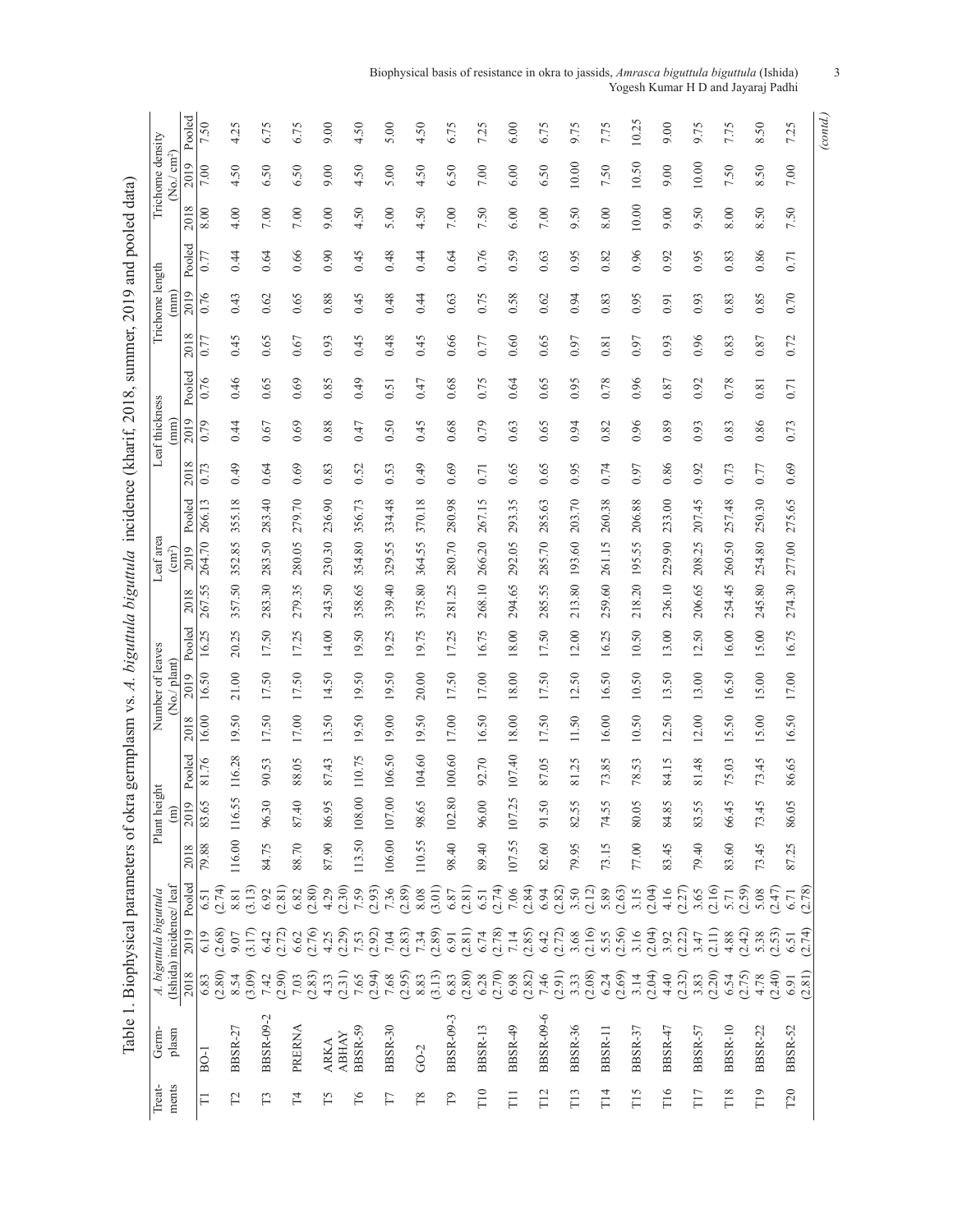| (cond.) |          |          |      |      |      |                            |      |      |        |        |        |           |       |       |                                  |        |        |        |                |                                                                                                                                                                                                                                                                                                                                                                                                                                                            |                                                                                                                                                                                                                                                                                                                                                                                                  |                                 |
|---------|----------|----------|------|------|------|----------------------------|------|------|--------|--------|--------|-----------|-------|-------|----------------------------------|--------|--------|--------|----------------|------------------------------------------------------------------------------------------------------------------------------------------------------------------------------------------------------------------------------------------------------------------------------------------------------------------------------------------------------------------------------------------------------------------------------------------------------------|--------------------------------------------------------------------------------------------------------------------------------------------------------------------------------------------------------------------------------------------------------------------------------------------------------------------------------------------------------------------------------------------------|---------------------------------|
| 4.50    | 4.50     | 4.50     | 0.47 | 0.46 | 0.48 | $\overline{51}$<br>$\circ$ | 64.0 | 0.53 | 362.98 | 364.50 | 361.45 | 50<br>19. | 19.50 | 19.50 | $88\,$<br>$\equiv$               | 101.30 | 102.45 |        |                | $7.48$<br>(2.91)                                                                                                                                                                                                                                                                                                                                                                                                                                           | $6.97$<br>(2.82)                                                                                                                                                                                                                                                                                                                                                                                 | $8.00$<br>(3.00)                |
| 3.50    | 3.50     | 3.50     | 0.38 | 0.39 | 0.38 | 0.40                       | 0.40 | 0.41 | 389.25 | 387.50 | 391.00 | 24.00     | 24.50 | 23.50 | 93<br>$\overline{2}$             | 133.65 | 126.20 |        | 11.10          | (3.48)                                                                                                                                                                                                                                                                                                                                                                                                                                                     | (3.53)<br>11.46                                                                                                                                                                                                                                                                                                                                                                                  | $(2.66)$<br>$10.74$<br>$(3.43)$ |
| 7.50    | $7.00\,$ | 8.00     | 0.77 | 0.77 | 0.78 | 0.76                       | 0.80 | 0.73 | 264.53 | 263.60 | 265.45 | 16.25     | 16.50 | 16.00 | 33<br>88                         | 88.60  |        | 88.05  |                | $6.41$<br>(2.72)                                                                                                                                                                                                                                                                                                                                                                                                                                           | $6.76$<br>(2.79)                                                                                                                                                                                                                                                                                                                                                                                 | JOL-2K-19                       |
|         |          |          |      | 64.0 |      |                            |      |      |        |        |        |           |       |       | 3.48                             |        |        |        |                |                                                                                                                                                                                                                                                                                                                                                                                                                                                            |                                                                                                                                                                                                                                                                                                                                                                                                  |                                 |
| 5.00    | 5.00     | 5.00     | 64.0 |      | 0.50 | 0.53                       | 0.51 | 0.55 | 320.70 | 321.40 | 320.00 | 18.75     | 19.00 | 18.50 | $\sum$                           | 98.00  |        | 108.95 |                |                                                                                                                                                                                                                                                                                                                                                                                                                                                            |                                                                                                                                                                                                                                                                                                                                                                                                  |                                 |
| 5.50    | 5.50     | 5.50     | 0.56 | 0.56 | 0.56 | 0.61                       | 0.59 | 0.63 | 295.85 | 293.80 | 297.90 | 18.25     | 18.50 | 18.00 | 105.78                           | 105.50 |        |        | 106.05         |                                                                                                                                                                                                                                                                                                                                                                                                                                                            |                                                                                                                                                                                                                                                                                                                                                                                                  | <b>KEONJAR</b>                  |
| 8.25    | 8.00     | 8.50     | 0.84 | 0.84 | 0.84 | 0.80                       | 0.84 | 0.76 | 255.80 | 259.35 | 252.25 | 16.00     | 16.50 | 15.50 | 48<br>93                         | 95.40  |        | 91.55  |                |                                                                                                                                                                                                                                                                                                                                                                                                                                                            |                                                                                                                                                                                                                                                                                                                                                                                                  |                                 |
| 4.00    | 4.00     | 4.00     | 0.41 | 0.41 | 0.42 | 0.44                       | 0.42 | 0.47 | 369.03 | 372.90 | 365.15 | 22.50     | 23.00 | 22.00 | 3.48<br>$\overline{5}$           | 127.00 |        |        | 119.95         |                                                                                                                                                                                                                                                                                                                                                                                                                                                            |                                                                                                                                                                                                                                                                                                                                                                                                  | <b>BBSR-18</b>                  |
|         |          |          |      |      |      |                            |      |      |        |        |        |           |       |       |                                  |        |        |        |                |                                                                                                                                                                                                                                                                                                                                                                                                                                                            |                                                                                                                                                                                                                                                                                                                                                                                                  |                                 |
| 5.25    | 5.50     | 5.00     | 0.53 | 0.53 | 0.53 | 0.58                       | 0.56 | 0.60 | 300.53 | 297.20 | 303.85 | 18.75     | 19.00 | 18.50 | 95<br>87                         | 90.10  |        | 85.80  |                |                                                                                                                                                                                                                                                                                                                                                                                                                                                            |                                                                                                                                                                                                                                                                                                                                                                                                  | <b>BBSR-09-</b>                 |
| 7.25    | 7.00     | 7.50     | 0.73 | 0.73 | 0.73 | 0.73                       | 0.74 | 0.72 | 275.08 | 276.70 | 273.45 | 16.75     | 17.00 | 16.50 | $\overline{0}$<br>$\overline{5}$ | 93.40  |        | 90.40  |                |                                                                                                                                                                                                                                                                                                                                                                                                                                                            |                                                                                                                                                                                                                                                                                                                                                                                                  |                                 |
| 5.75    | 6.00     | 5.50     | 0.57 | 0.57 | 0.58 | 0.62                       | 0.60 | 0.64 | 295.15 | 293.35 | 296.95 | 18.25     | 18.50 | 18.00 | 20<br>92                         | 96.45  |        | 87.95  |                |                                                                                                                                                                                                                                                                                                                                                                                                                                                            |                                                                                                                                                                                                                                                                                                                                                                                                  |                                 |
| 6.00    | 6.00     | 6.00     | 0.60 | 0.59 | 0.62 | 0.64                       | 0.64 | 0.65 | 289.45 | 290.40 | 288.50 | 17.75     | 18.00 | 17.50 | 20<br>93                         | 90.45  |        | 95.95  |                |                                                                                                                                                                                                                                                                                                                                                                                                                                                            |                                                                                                                                                                                                                                                                                                                                                                                                  |                                 |
|         |          |          |      |      |      |                            |      |      |        |        |        |           |       |       |                                  |        |        |        |                |                                                                                                                                                                                                                                                                                                                                                                                                                                                            |                                                                                                                                                                                                                                                                                                                                                                                                  |                                 |
| 4.00    | 4.00     | 4.00     | 0.43 | 0.43 | 0.43 | 0.45                       | 0.43 | 0.47 | 356.60 | 355.25 | 357.95 | 21.00     | 21.50 | 20.50 | 122.20                           | 123.25 |        | 121.15 |                |                                                                                                                                                                                                                                                                                                                                                                                                                                                            |                                                                                                                                                                                                                                                                                                                                                                                                  |                                 |
| 5.00    | 5.00     | 5.00     | 0.51 | 0.52 | 0.51 | 0.55                       | 0.53 | 0.57 | 324.23 | 319.25 | 329.20 | 18.75     | 19.00 | 18.50 | 58<br>$\overline{5}$             | 98.35  |        | 90.80  |                | $\begin{array}{l} \mathcal{L}_1^1 \otimes \mathcal{L}_2^2 \otimes \mathcal{L}_3^3 \otimes \mathcal{L}_4^4 \otimes \mathcal{L}_5^5 \otimes \mathcal{L}_6^5 \otimes \mathcal{L}_7^5 \otimes \mathcal{L}_8^6 \otimes \mathcal{L}_7^7 \otimes \mathcal{L}_8^7 \otimes \mathcal{L}_9^7 \otimes \mathcal{L}_9^7 \otimes \mathcal{L}_9^7 \otimes \mathcal{L}_9^7 \otimes \mathcal{L}_9^7 \otimes \mathcal{L}_9^7 \otimes \mathcal{L}_9^7 \otimes \mathcal{L}_9^7$ | $\begin{array}{l} \widehat{a_1} \; \widehat{a_2} \; \widehat{a_3} \; \widehat{a_4} \; \widehat{a_5} \; \widehat{a_6} \; \widehat{a_7} \; \widehat{a_8} \; \widehat{a_9} \; \widehat{a_9} \; \widehat{a_1} \; \widehat{a_1} \; \widehat{a_2} \; \widehat{a_3} \; \widehat{a_4} \; \widehat{a_5} \; \widehat{a_6} \; \widehat{a_7} \; \widehat{a_8} \; \widehat{a_8} \; \widehat{a_9} \; \widehat$ |                                 |
| 6.75    | 6.50     | $7.00\,$ | 0.67 | 0.67 | 0.67 | 0.69                       | 0.70 | 0.68 | 277.78 | 278.05 | 277.50 | 17.25     | 17.50 | 17.00 | 93<br>99                         | 103.45 |        | 96.40  |                |                                                                                                                                                                                                                                                                                                                                                                                                                                                            |                                                                                                                                                                                                                                                                                                                                                                                                  |                                 |
| 5.00    | 5.00     | $5.00$   | 0.52 | 0.53 | 0.52 | 0.57                       | 0.54 | 0.59 | 308.60 | 308.00 | 309.20 | 18.75     | 19.00 | 18.50 | 86<br>107.                       | 105.40 |        |        | 110.55         |                                                                                                                                                                                                                                                                                                                                                                                                                                                            |                                                                                                                                                                                                                                                                                                                                                                                                  |                                 |
| 7.25    | 7.00     | 7.50     | 0.74 | 0.74 | 0.74 | 0.74                       | 0.77 | 0.71 | 268.93 | 267.35 | 270.50 | 16.75     | 17.00 | 16.50 | 55.<br>95                        | 97.35  |        | 93.75  |                |                                                                                                                                                                                                                                                                                                                                                                                                                                                            |                                                                                                                                                                                                                                                                                                                                                                                                  |                                 |
| 8.25    | 8.00     | 8.50     | 0.84 | 0.84 | 0.85 | 0.80                       | 0.85 | 0.75 | 250.73 | 254.95 | 246.50 | 16.00     | 16.50 | 15.50 | 95<br>$\overline{9}$             | 100.50 |        | 99.40  |                |                                                                                                                                                                                                                                                                                                                                                                                                                                                            |                                                                                                                                                                                                                                                                                                                                                                                                  | <b>BBSR-26</b>                  |
|         |          |          |      |      |      |                            |      |      |        |        |        |           |       |       |                                  |        |        |        |                |                                                                                                                                                                                                                                                                                                                                                                                                                                                            |                                                                                                                                                                                                                                                                                                                                                                                                  |                                 |
| 9.00    | 9.00     | 9.00     | 0.88 | 0.85 | 0.91 | 0.82                       | 0.87 | 0.78 | 247.55 | 249.55 | 245.55 | 14.75     | 14.50 | 15.00 | 109.45                           | 107.45 |        | 111.45 |                |                                                                                                                                                                                                                                                                                                                                                                                                                                                            |                                                                                                                                                                                                                                                                                                                                                                                                  |                                 |
| 7.75    | 7.50     | 8.00     | 0.79 | 0.80 | 0.79 | $0.77\,$                   | 0.81 | 0.74 | 262.98 | 262.90 | 263.05 | 16.25     | 16.50 | 16.00 | 93<br>$\overline{9}$             | 91.40  |        | 92.45  |                |                                                                                                                                                                                                                                                                                                                                                                                                                                                            |                                                                                                                                                                                                                                                                                                                                                                                                  |                                 |
| 9.00    | 9.00     | 9.00     | 0.90 | 0.86 | 0.94 | 0.84                       | 0.87 | 0.82 | 236.68 | 230.90 | 242.45 | 13.75     | 13.50 | 14.00 | 53<br>85                         | 87.00  |        | 84.05  | 4.89           |                                                                                                                                                                                                                                                                                                                                                                                                                                                            | (2.76)<br>5.29                                                                                                                                                                                                                                                                                                                                                                                   |                                 |
| 7.25    | 7.00     | 7.50     | 0.74 | 0.74 | 0.73 | 0.73                       | 0.75 | 0.72 | 271.53 | 270.05 | 273.00 | 16.75     | 17.00 | 16.50 | 25<br>$\overline{9}$             | 91.00  |        | 91.50  |                | $\begin{array}{c} (2.78) \\ 6.60 \\ (2.76) \end{array}$                                                                                                                                                                                                                                                                                                                                                                                                    | (2.79)<br>6.62                                                                                                                                                                                                                                                                                                                                                                                   |                                 |
| 6.75    | 6.50     | $7.00\,$ | 0.68 | 0.68 | 0.68 | 0.70                       | 0.72 | 0.68 | 276.63 | 277.80 | 275.45 | 17.25     | 17.50 | 17.00 | 63<br>83                         | 86.40  |        | 80.85  |                |                                                                                                                                                                                                                                                                                                                                                                                                                                                            |                                                                                                                                                                                                                                                                                                                                                                                                  |                                 |
| 6.25    | 6.00     | 6.50     | 0.61 | 0.60 | 0.62 | 0.66                       | 0.66 | 0.66 | 288.60 | 289.65 | 287.55 | 17.75     | 18.00 | 17.50 | $\frac{112.70}{2}$               | 111.05 |        |        | 114.35<br>7.00 |                                                                                                                                                                                                                                                                                                                                                                                                                                                            | (3.04)<br>8.24                                                                                                                                                                                                                                                                                                                                                                                   | (2.60)<br>5.76                  |
|         |          |          |      |      |      |                            |      |      |        |        |        |           |       |       |                                  |        |        |        |                |                                                                                                                                                                                                                                                                                                                                                                                                                                                            |                                                                                                                                                                                                                                                                                                                                                                                                  |                                 |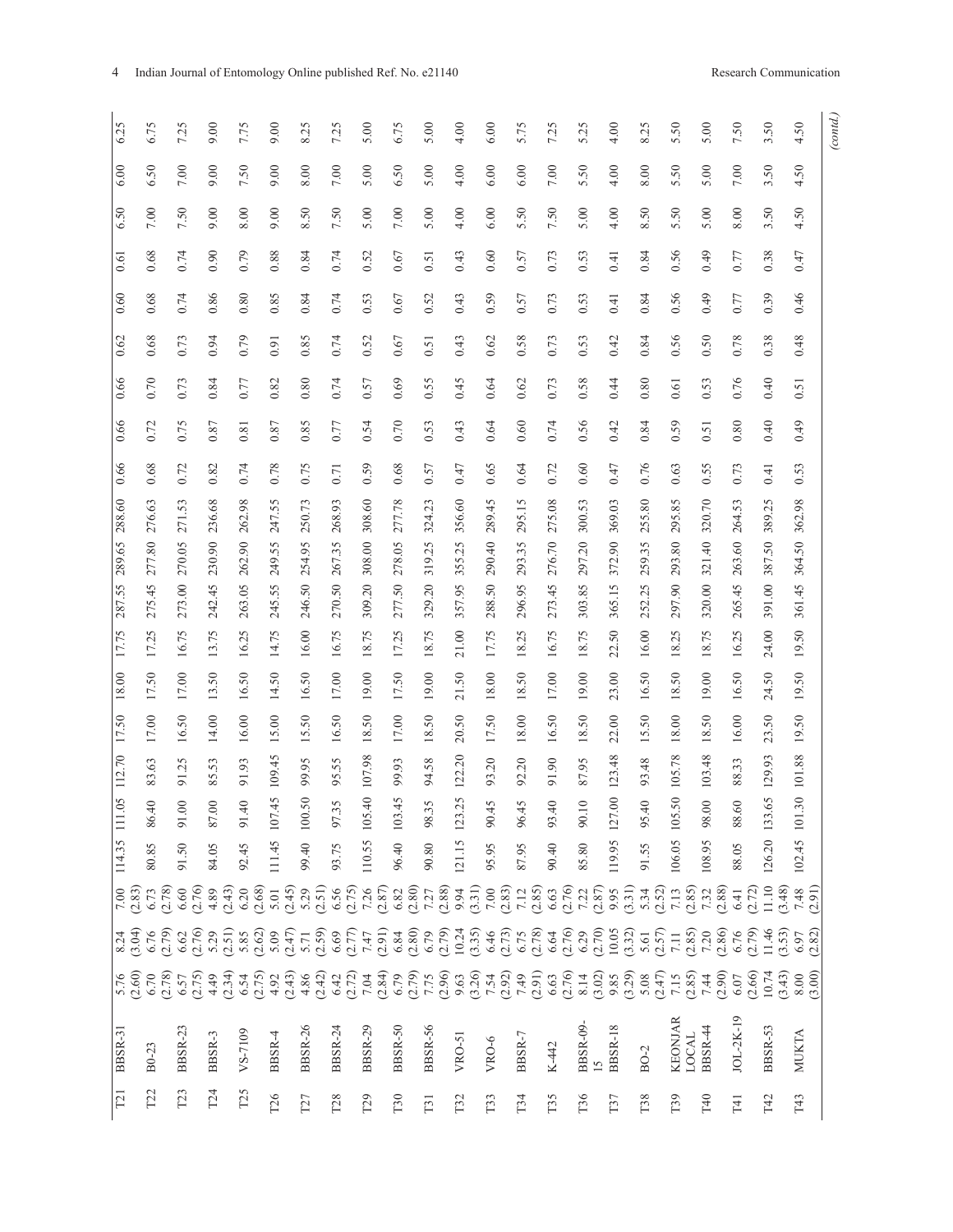| Biophysical basis of resistance in okra to jassids, <i>Amrasca biguttula biguttula</i> (Ishida) |  |
|-------------------------------------------------------------------------------------------------|--|
| Yogesh Kumar H D and Jayaraj Padhi                                                              |  |

The correlation between trichome density/ $cm<sup>2</sup>$  leaf and incidence was observed significant and negative (Srasvan, 2017; Ramachandra, 2018; Chatterjee et al., 2019; Prithiva et al., 2019). The germplasm having more trichome density showed resistant reaction, similarly the genotypes having less trichome density were susceptible (Kadu, 2018). Thus, more plant height, dense foliage, more leaf area favours *A. biguttula biguttula*; thicker leaf, dense trichome density and lengthy trichomes were not favourable for attack. The okra germplasm BBSR-37, BBSR-36 and BBSR-57 were found to be resistant, whereas Pusa Sawani, BBSR-53 and BBSR-18 were susceptible.

# **ACKNOWLEDGEMENTS**

The authors acknowledge the All India Coordinated Research Project on Vegetable Crops, Odisha University of Agriculture and Technology and Central Horticultural Experiment Station, Bhubaneswar for their facilitation, support and cooperation.

#### **REFERENCES**

- Atwal A S, Singh B. 1990. Pest population and assessment of crop losses. ICAR Publication, ICAR, New Delhi. 265 pp.
- Chandio M A, Kubar M I, Butt N A, Magsi F H, Mangi S, Lashari K H, Channa N A, Roonjha M A. 2017. Varietal resistance of okra against cotton jassid, *Amrasca biguttula biguttula* (Ishida). Journal of Entomology and Zoology Studies 5(3): 1647-1650.
- Chatterjee P, Mondal S, Das A. 2019. Screening of different genotypes of okra [*Abelmoschus esculentus* (L.) Moench] against leafhopper, *Amrasca biguttula biguttula,* (Ishida) and whitefly (*Bemisia tabaci* Gennadius) under new gangetic alluvial zone of West Bengal. International Journal of Current Microbiology and Applied Sciences 8(3): 1087-1095.
- Gomez K A, Gomez A A. 1984. Statistical procedures for agricultural research, Edition - 2. John Wiley and Sons, New York. p. 680.
- Gurve S W. 2016. Mechanism of resistance and management of okra shoot and fruit borer, *Earias vittella* (Fabricius). PhD Thesis, MPKV, Rahuri (Maharashtra), India.
- Kadu R V. 2018. Resistance mechanism in okra genotypes against leafhopper, *Amrasca biguttula biguttula* (Ishida) and whitefly (*Bemisia tabaci* Gennadius) and their management. PhD Thesis, MPKV, Rahuri (Maharashtra), India.
- Kavitha K, Reddy K D. 2012. Screening techniques for different insect pests in crop plants. International Journal of Bio-resource and Stress Management 3(2): 188-195.
- Krishnaiah K. 1980. Methodology for assessing crop losses due to pests of vegetable and assessment of crop losses due to pests and diseases. Proceedings of workshop held at University of Agricultural Sciences, Bengaluru, 19th to 30th September, 1977. Bengaluru. pp. 259-267.
- Nagar J, Khinchi S K, Kumawat K C, Sharma A. 2017. Screening different varieties of okra [*Abelmoschus esculentus* (L.) Moench] against sucking insect pests. Journal of Pharmacognosy and Phytochemistry 6(3): 30-34.

|             |                                                                                                                    |                                                                                                                                |        |                                                                                                                                                                                                                                                                                              |             |                      |       |             |       |       |        |                      |                                                                                          |       |             |      |             |      |       |       | (cond, Table I) |       |
|-------------|--------------------------------------------------------------------------------------------------------------------|--------------------------------------------------------------------------------------------------------------------------------|--------|----------------------------------------------------------------------------------------------------------------------------------------------------------------------------------------------------------------------------------------------------------------------------------------------|-------------|----------------------|-------|-------------|-------|-------|--------|----------------------|------------------------------------------------------------------------------------------|-------|-------------|------|-------------|------|-------|-------|-----------------|-------|
| Г4          | <b>SUPER</b>                                                                                                       | 7.27                                                                                                                           | 7.02   | 7.15                                                                                                                                                                                                                                                                                         |             |                      |       |             |       |       |        |                      | 97.80 101.40 99.60 18.50 18.50 300.95 295.55 298.25 0.61                                 |       | 0.57        | 0.59 | 0.56        | 0.55 | 0.55  | 5.50  | 5.50            | 5.50  |
|             | <b>GREEN</b>                                                                                                       | (2.88)                                                                                                                         |        |                                                                                                                                                                                                                                                                                              |             |                      |       |             |       |       |        |                      |                                                                                          |       |             |      |             |      |       |       |                 |       |
| T45         | ARKA                                                                                                               | 3.98                                                                                                                           |        |                                                                                                                                                                                                                                                                                              | 90.30       | 93.95                | 92.13 | 13.00       | 13.50 | 13.25 |        | 241.80 221.05 231.43 |                                                                                          | 0.87  | 0.90        | 0.88 | 0.94        | 0.92 | 0.93  | 9.50  | 9.50            | 9.50  |
|             | ANAMIKA                                                                                                            | (2.23)                                                                                                                         |        |                                                                                                                                                                                                                                                                                              |             |                      |       |             |       |       |        |                      |                                                                                          |       |             |      |             |      |       |       |                 |       |
| T46         |                                                                                                                    |                                                                                                                                |        |                                                                                                                                                                                                                                                                                              | 96.50       | 101.75               | 99.13 | 18.00       | 18.50 | 18.25 | 299.95 | 294.80 297.38        |                                                                                          | 0.62  | 0.58        | 0.60 | 0.56        | 0.55 | 0.55  | 5.50  | 5.50            | 5.50  |
|             | KASHI<br>KRANTI                                                                                                    |                                                                                                                                |        |                                                                                                                                                                                                                                                                                              |             |                      |       |             |       |       |        |                      |                                                                                          |       |             |      |             |      |       |       |                 |       |
| T47         | KASHI                                                                                                              |                                                                                                                                |        |                                                                                                                                                                                                                                                                                              | 90.15       | 95.90                | 93.03 | 17.50       | 18.00 | 17.75 |        | 287.10 288.60 287.85 |                                                                                          | 0.64  | 0.66        | 0.65 | 0.63        | 0.61 | 0.62  | 6.50  | 6.00            | 6.25  |
|             | PRAGATI                                                                                                            |                                                                                                                                |        |                                                                                                                                                                                                                                                                                              |             |                      |       |             |       |       |        |                      |                                                                                          |       |             |      |             |      |       |       |                 |       |
| T48         | BO-13                                                                                                              |                                                                                                                                |        |                                                                                                                                                                                                                                                                                              | 92.15       | 94.55                | 93.35 | 18.00       | 18.00 | 18.00 |        | 296.70 292.90 294.80 |                                                                                          | 0.64  | 0.62        | 0.63 | 0.58        | 0.57 | 0.58  | 6.00  | 6.00            | 6.00  |
|             |                                                                                                                    | $7.46$<br>$7.31$<br>$7.38$<br>$7.69$<br>$7.69$<br>$7.69$<br>$7.61$<br>$7.61$<br>$7.61$<br>$7.61$<br>$7.61$<br>$7.61$<br>$7.61$ |        | $(3, 8)$<br>$(3, 4)$<br>$(4, 6)$ $(-1, 8)$<br>$(-1, 8)$<br>$(-1, 8)$<br>$(-1, 8)$<br>$(-1, 8)$<br>$(-1, 8)$<br>$(-1, 8)$<br>$(-1, 8)$<br>$(-1, 8)$<br>$(-1, 8)$<br>$(-1, 8)$<br>$(-1, 8)$<br>$(-1, 8)$<br>$(-1, 8)$<br>$(-1, 8)$<br>$(-1, 8)$<br>$(-1, 8)$<br>$(-1, 8)$<br>$(-1, 8)$<br>$(-$ |             |                      |       |             |       |       |        |                      |                                                                                          |       |             |      |             |      |       |       |                 |       |
| T49         | PUSA A-4                                                                                                           |                                                                                                                                |        |                                                                                                                                                                                                                                                                                              | 81.45       | 85.65                | 83.55 | 12.00       | 12.50 | 12.25 | 214.65 | 213.05 213.85        |                                                                                          | 0.90  | 0.92        | 0.91 | 0.95        | 0.93 | 0.94  | 9.50  | 9.50            | 9.50  |
|             | RC)                                                                                                                |                                                                                                                                |        |                                                                                                                                                                                                                                                                                              |             |                      |       |             |       |       |        |                      |                                                                                          |       |             |      |             |      |       |       |                 |       |
| T50         | <b>PUSA</b>                                                                                                        |                                                                                                                                |        |                                                                                                                                                                                                                                                                                              |             | 124.65 131.30 127.98 |       | 22.50       | 23.50 | 23.00 |        | 382.15 377.50 379.83 |                                                                                          | 0.43  | 0.41        | 0.42 | 0.39        | 0.38 | 0.39  | 3.50  | 3.50            | 3.50  |
|             | <b>SAWANI</b>                                                                                                      |                                                                                                                                | (3.44) |                                                                                                                                                                                                                                                                                              |             |                      |       |             |       |       |        |                      |                                                                                          |       |             |      |             |      |       |       |                 |       |
|             | $\overline{\mathrm{SO}}$                                                                                           |                                                                                                                                |        |                                                                                                                                                                                                                                                                                              |             |                      |       |             |       |       |        |                      |                                                                                          |       |             |      |             |      |       |       |                 |       |
| $SE(m) \pm$ |                                                                                                                    |                                                                                                                                |        |                                                                                                                                                                                                                                                                                              | 2.617 2.123 |                      |       |             |       |       |        |                      | 1.676 0.915 0.1010 0.734 3.084 5.091 0.000 0.000 0.000 0.000 0.7 0.013 0.015 0.013 0.738 |       |             |      |             |      |       |       |                 | 0.468 |
|             | CD ( $p = 0.05$ )                                                                                                  |                                                                                                                                |        |                                                                                                                                                                                                                                                                                              | 7.459       | 6.052                | 3.936 | 2.608 3.307 |       | 1.723 |        | 8.791 14.511 6.788   |                                                                                          | 0.033 | 0.028 0.017 |      | 0.036 0.043 |      | 0.023 | 1.674 | 2.104           | 1.100 |
|             | Figures in parentheses square root transformed values $\sqrt{x+1}$ , RC - Resistance check; SC - Susceptible check |                                                                                                                                |        |                                                                                                                                                                                                                                                                                              |             |                      |       |             |       |       |        |                      |                                                                                          |       |             |      |             |      |       |       |                 |       |